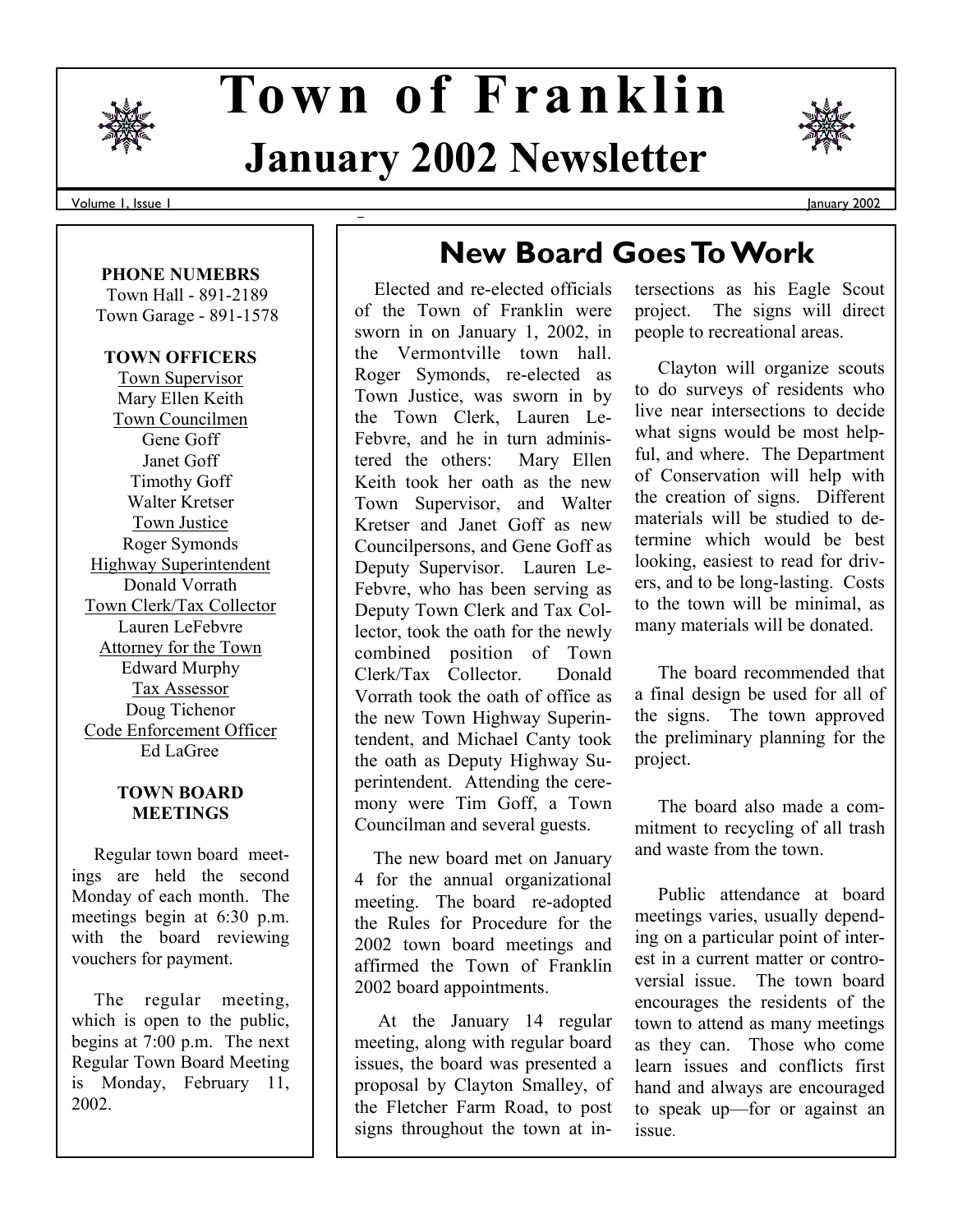### **TOWN WEB PAGE (www.townoffranklin.com)**

 Lauren and Jeff Le-Febvre, with Rainbow Graphics, will be updating and revamping the Town of Franklin's Web page (townoffranklin.com).

 Lauren's request for suggestions for the new Web page brought in many responses especially through her e-mail (townclerk@ townoffranklin.com). Featured in the new Web page will be a town calendar, agendas of upcoming meetings and minutes of recent meetings; forms for town business that can be down-loaded; a listing of recreational areas; listings of businesses/contractors; and regular features on Town of Franklin history.

 Anyone with materials to have considered for inclusion in the town's Web page should contact Lauren. The Web page will be updated regularly to keep it current.

# **WHERE THERE'S SNOW . . .**

 At the Januray 2002 regular meeting of the town board, bids were open for a new tandem for snowplowing. The bid was won by M.A. Jerry, with a purchase price \$130,915 on a three-year contract. The town will sell or trade in the 1993 tandem.

 Highway Superintendent Don Vorrath addressed several issues concerning plowing. In response to a question regarding plowing after a recent snowstorm, Superintendent Vorrath gave the board a run down of the criteria he uses to decide when truck are sent out to plow and the steps that are taken to made his decisions.

 There were several safety issues Superintendent Vorrath asked for the public to consider regarding the town plowing:

 One issue is the problem of children playing on the snow banks. Parents should know that with the blades down and snow flying off the slusher, the drivers often are not even able to see the children on the snow banks, let alone be able to maneuver or stop should a child be endangered. Parents are asked to please teach children to stay away from the road and snow banks when the plows are coming down the road.

 It regularly happens in the winter that cars and plows share narrow roads. As a car approaches an on-coming plow truck, Vorrath asks that the drivers pull over to the right as far as they safely can, and consider slowing down. The plows can go only so far to their right, and everyone is safer if car drivers allow the trucks the road space they need.

 The plow drivers also warn car owners that the snow flying and sand flying off the plow blades can damage vehicles parked too close to the road – please pull your cars back.

 Vorrath suggested to the board that when the new truck is delivered that it be parked at the town hall for a while with an invitation to people to get into the cab to get an idea of what the road looks like from a plow driver's perspective, and to get a feel for just how big these vehicles are.

# **FOOD PANTRY**

 The St. Paul's Food Pantry is located behind the Tow of Franklin Town Hall in Vermontville. The pantry is available to all in need. Thanks to the work of many volunteers — some regulars, some occasional — the food pantry is always ready to serve our community. Emergency help can be arranged at any time by calling Mary Ellen Keith at 891-1619.

 Distribution is held one Thursday a month from 4:00 to 5:30 p.m. Although it usually is about the third Thursday of each month, it varies because it is scheduled around truck deliveries to the pantry. The dates are posted on the town sign, on the Web page, and in the paper.

 Donations, new volunteers, always are welcome!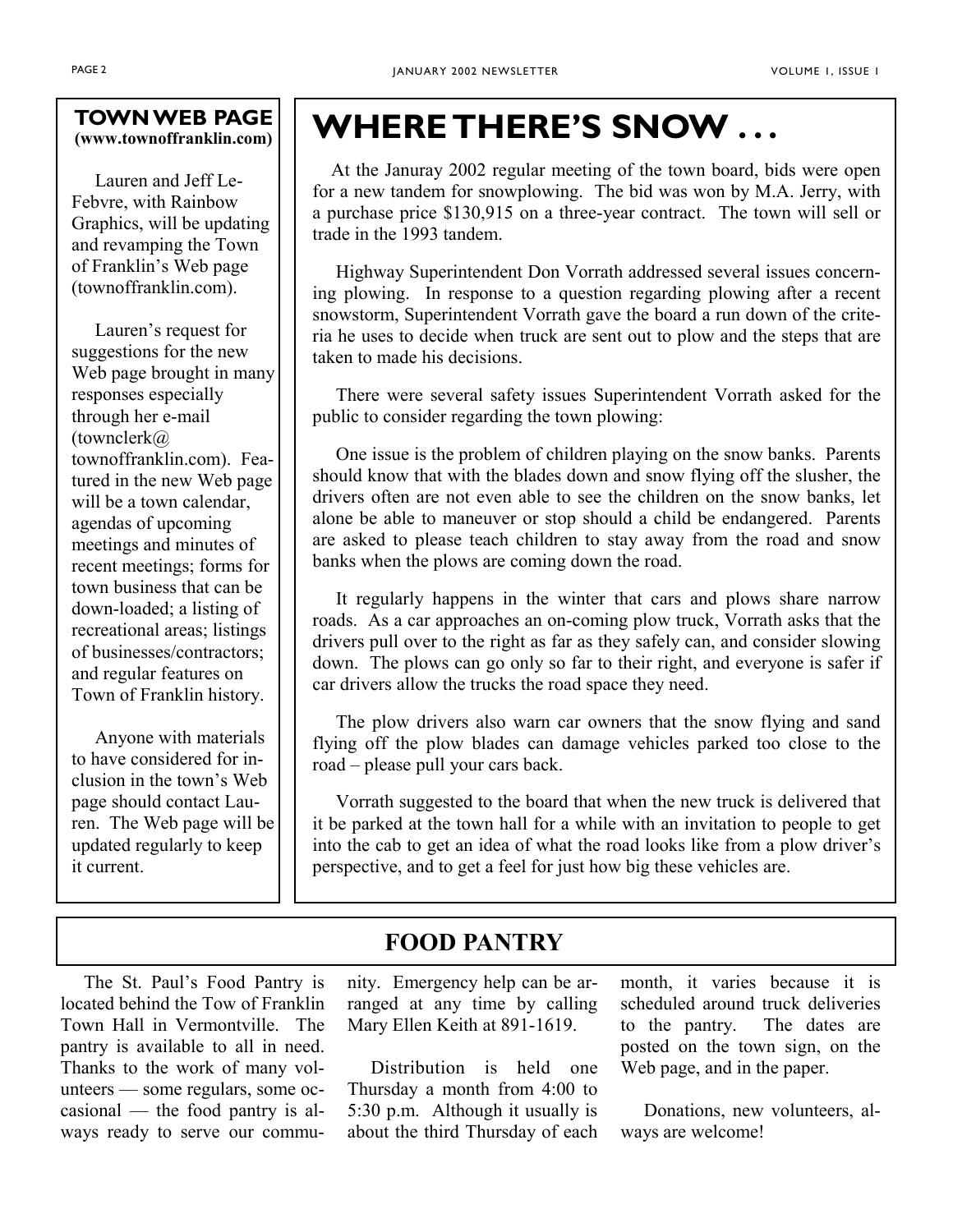# **THE EVIL TAX COLLECTOR**

#### **by Lauren LeFebvre**

 As Tax Collector for the Town of Franklin for the past four years, I have the pleasure of following in the footsteps of the most hated people in the Bible. In those days tax collectors ranked right up there with murderers and thieves. Tax collectors had a lot more power then. A tax collector was required to collect the amount declared due by the King but could also impose any surcharge over and above the amount due and keep it for himself. That's why, 2000 years later, we still can't live it down.

 In today's world a tax collector is what I like to call a "glorified bookkeeper". Generally, people think I had a major role in the creation of their tax bill. Not even close.

 The only part of your bill I had a hand in is that little section on the top that states where to send payments to and what my office hours will be.

## **Gee Lauren, how does that bill get to me?**

 Well, fellow resident, I'm glad you asked! I don't know all the ins and outs but I'll do my best. Your property is assessed and given a value by the Town of

Franklin's appointed assessor, Doug Tichenor. He compiles the information into a "Tentative Assessment Roll" and submits it to the town clerk and places a Public Notice in the newspaper stating that the Town of Franklin Tentative Assessment Roll has been prepared and is available for public inspection at the office of the Town Clerk.

 It is at this point, early May, that a property owner should inspect his/her assessment. This amount is what your taxes will be based on for the upcoming tax cycle (school and property) If you feel the assessed value is incorrect this is the time to contact the assessor.

 Mr. Tichenor then submits this information to the Office of Real Property in Franklin County. This is done every year in July in order allow Real Property to prepare school tax bills.

 Remember, as Town of Franklin Tax Collector, I have nothing to do with School Tax bills except for one thing, which will become clear soon.

 When school tax collection is complete, all unpaid school tax bills are returned to the Franklin County Treasurer. The Treasurer's Office informs the Frank-

lin County Office of Real Property of all unpaid school taxes in the Town of Franklin. Around this time I am mailed a form by Real Property asking what I want printed on the bills regarding mailing address and office hours.

 In late December, the Franklin County Office of Real Property prints your Franklin County and Town of Franklin tax bill. If you have unpaid school taxes, you will see this on your Town of Franklin tax bill as a "School Tax Relevy". (See, that's how I have a little something to do with school taxes)

 Amazing how all this stuff happens without me and the only names on your tax bill are mine and yours, right?

 Bored yet? Hang on, this is where I come into the picture. One day, right in the middle of Christmas and New Years my phone rings! The Franklin County Real Property Office informs me that the bills have been printed and the warrant (my permission to collect taxes) has been signed by the County Legislatures . . . . .IT'S SHOW TIME!

 I drive to Malone to get 2000 (give or take a few) bills, the warrant and the tax roll. I then